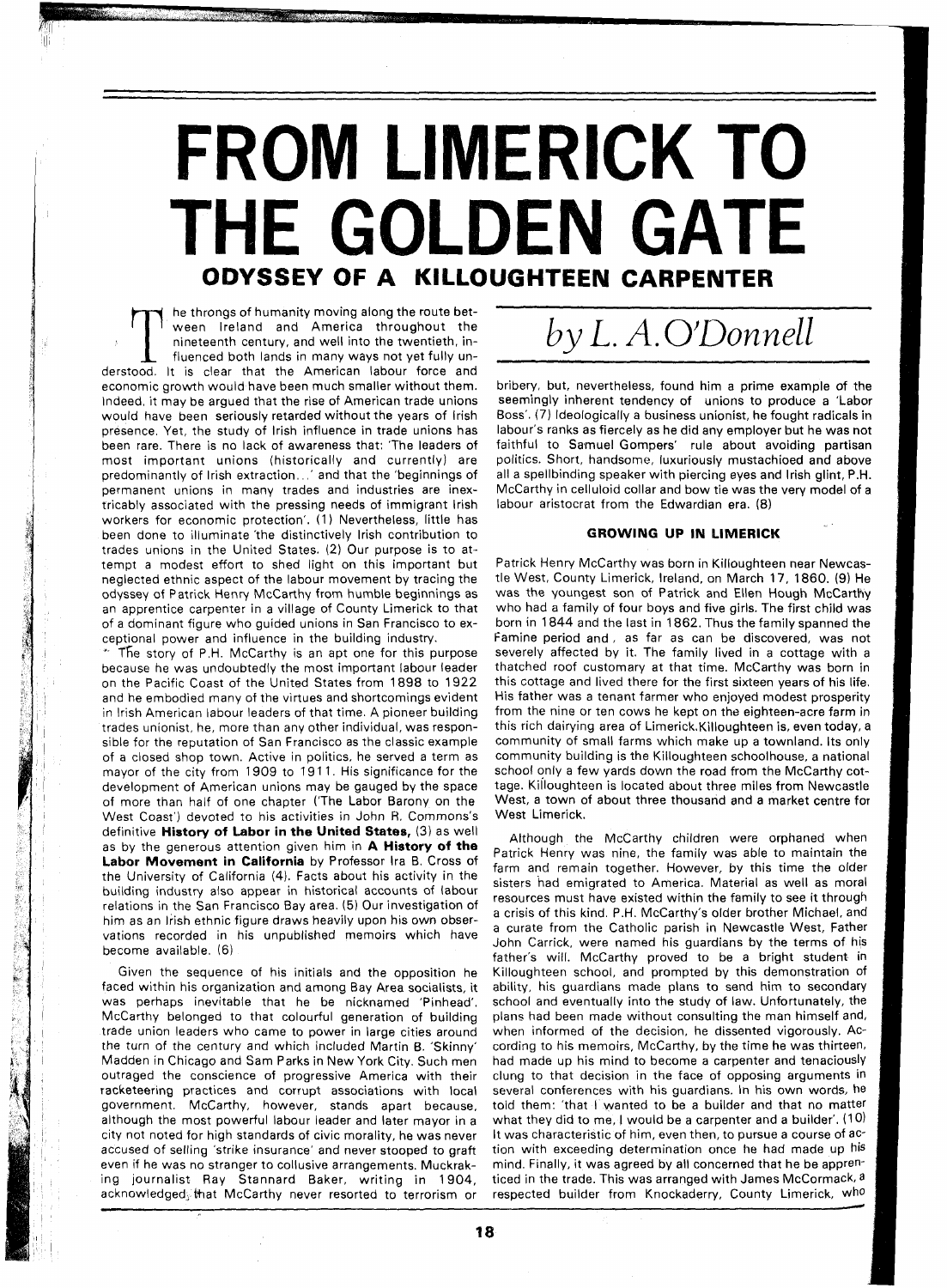became his master for four years under the traditional apprenticeship system established by English law. Under this system the master and apprentice relationship recembled that of father and son with the master supplying lodging and board as well as teaching the trade, while the apprentice, bound to the master, received no wages whatsoever. Its appeal for a teenaged orphan must have been quite strong. McCarthy's memories of his apprenticeship were especially warm ones. Mr. McCormack apparently was an excellent teacher, patient, interested in developing the ability of his young men and was in McCarthy's words 'an exceptionally fine man; good-hearted, kind in the extreme, joyful, so much so that he made all those around him happy'. (1 **1)** 

McCarthy recounts one incident in the course of his apprenticeship which reveals a strong impulse to lead, as well as impatience with clericalism. The McCormack firm contracted to do the carpentry work for a parish church in Ballingarry, County Limerick, and young McCarthy was assigned to the project. (12) At that time the parish priest was one Timothy Shanahan who, with his brother Denis, a curate in the parish, had raised a large sum of money in the United States for the completion of the church. (13) The Shanahan brothers took an almost proprietary view of this church which was designed as an imposing stone structure considerably larger than one would expect to find in a community this small. As the work proceeded, Father Timothy Shanahan, who had the reputation of a very demanding man, became increasingly concerned about finishing the structure by the scheduled date of completion. (14) Accordingly, the priest in his anxiety appeared on the scene one day 'like a cloudburst out of a clear sky' and ordered the men to work overtime daily in-order to meet the deadline. In the absence of Mr. McCorrnack, the men, although reluctant, felt oblighed to comply. McCarthy, however, though a mere apprentice, refused. He insisted that if early completion was essential the annswer lay in hiring additional carpenters and pointed out that other carpenters were walking the streets idle. When the issue was joined, McCarthy was supported by his three fellow apprentices and several journeymen. Threats of various kinds and an order by Timothy Shanahan that he leave the job were unavailing. Opposing the wishes of a parish priest in Ireland at that time was no small matter and, needless to say, involved great risks for an apprentice. Work was held up until Mr McCormack could be summoned and upon his arrival, and after hearing the full detaiis, he agreed with the position of his apprentices and vindicated McGarthy's judgment. Additional carpenters were hired. McCarthy had won his first strike.

This incident initiated McCarthy in the reaiities of authority in the nineteenth-century rural lrish village. It made a lasting impression. in the cohort of elders who presided over the comrnunity, the parish priest was surely the most awesorne authority figure. His word was not lightly to be contravened. That McCarthy's apprenticeship survived this confrontation was due not simply to his own tenacity nor McCormack's unusually sympathetic attitude towards his apprentices. In large measure it was due to exceptionally good fortune which inexplicably favours the careers of some ambitious young men.

When his apprentice years were nearly over in the spring of 1880, McCarthy made the decision to emigrate to the United States, a familiar course for young Irishmen. He recalled that he chose this path because in his opinion, 'the United States, after all, presented the deeper, broader and more elaborate field for the future in the building industry than did Dublin, England, or any other one of the European countries'. (15) He must also have been influenced by poor economic conditions which prevailed in Ireland at this time due to general crop failures beginning in 1877 and an industrial decline commencing several years earlier. Land League agitation in County Limerick and elsewhere was growing in response to depression in agriculture. (16) The economy offered limited promise for construction craftsmen. In America, on the other hand, employrnent conditions were improving as the economy recovered from the recession of the seventies. The presence there of three sisters who had been living in Chicago for some twelve years provided a ready source of information on employment oppor-



**Ballingarry Parish Church.** 

tunities and undoubtedly helped persuade him to emigrate. The trip was financed through a loan from his older brother, William. Sailing in April from the port of Queenstown (now Cobh) in the South of Ireland, he carried with him some mental baggage, distinctly Irish in character which influenced the style and goals of his career.

Young McCarthy bore little resemblance to the typical emigrant of the famine Irish coming to America in pre-Civil War days. Unlike these earlier refugees, the bulk of whom were unskilled agricultural labourers - frequently illiterate and often Gaelic speaking, McCarthy enjoyed the advantage of a substantial education obtained in the National School system and was equipped to support himself adequately by virtue of his thorough training in a skilled craft. This skill in particular permitted him to avoid the hazard of so many Irish who were consigned to ethnic ghettos in cities on America's Atlantic coast. It afforded mobility by enabling him to readily find work as a car-penter in Chicago, St. Louis and San Francisco. McCarthy acknowledged the value of his training in this way: 'for after all is said and done, a mechanic thoroughly versed in his trade, equal to the task of dealing with any phase of it, is a mechanic who, if he has health, can always feel quite rich in the world's goods and absolutely independent'. (1 7) Furthermore, he could count on the aid of relatives in the United States to cushion his adjustment to a new land,

A novel observation about these 'new immigrants' from ireland has recently been advanced and, while yet an hypothesis, if valid it would certainly be relevant for McCarthy. It is historian (and biographer of James Larkin) Emmet Larkin's thesis that a devotional revolution occurred in Ireland between 1850 and 1875 which caused the new immigrants not only to be more often 'practising Catholics' but also liess drunken and less prone to violence<sup>-</sup> and therefore 'easier to assimilate to their new environment, because they were objectively less objectionable'. (18) While he was no angel and, as we have seen. hardly awed by members of the clergy, McCarthy seems to fit this pattern reasonably well. He was a life-long Roman Catholic. a confidant of Peter C. Yorke, militant labour priest (and native of Galway) in San Francisco and had the reputation of a disciplined, even ratner stern man, who was never accused of excess in his personal behaviour. His family life was exemplary. In 1893 he married Maud F. Saunders, late of Cork city, who died eight years later without issue, but in 1905 her sister. Jeanette, became his wife and thereafter bore him eight children.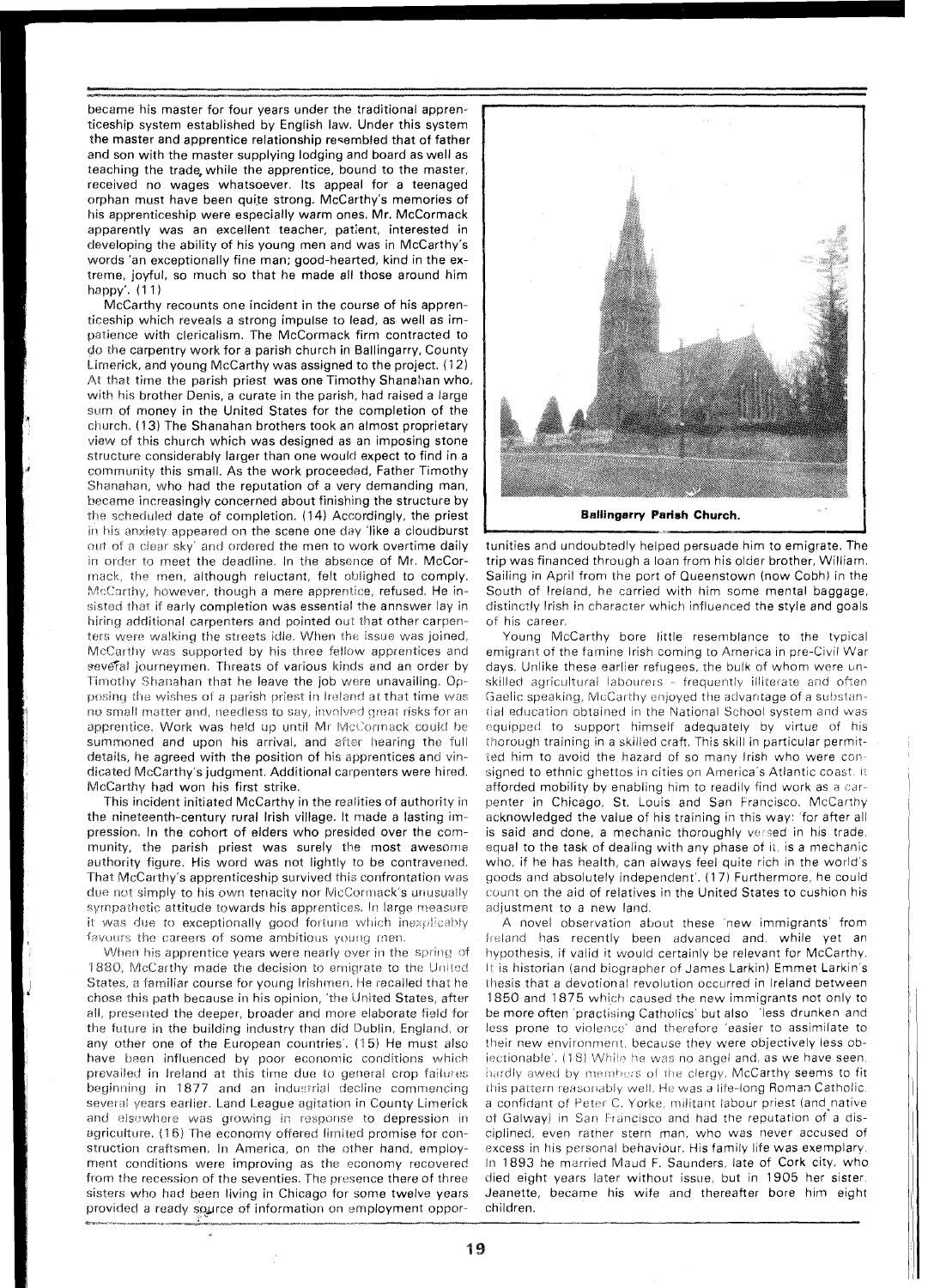#### **EARLY ASSOCIATES WITH CARPENTERS' UNION**

Stopping briefly in New York, McCarthy on May 2, 1880, arrived in Chicago where, for the first time, he encountered the attitude of American employers towards unions. Moving in with a married sister and her family, young McCarthy quickly obtained work in the building industry. His first job was on a building going up on Halsted Street. It lasted exactly one day. During the lunch hour McCarthy and his fellow tradesmen discussed the merits of The Amalgamated Society of Carpenters, an old and influential organization in Great Britain, a chapter of which had been established in Chicago by men who had been members in England before coming to America. McCarthy's memoirs relate that his favourable attitude toward trade unions was duly reported to his employer by a 'confidential employee' and he was called in, paid his time (\$2.25 for a ten-hour day) and told that he was a disturbing element among the men. (19) For a young man of his temperament, this experience merely strengthened his belief in the necessity of unions. After securing a new job the very next day he interested himself in locating other carpenters who shared his concern about organizing the trade. McCarthy relates that while in Chicggo he was first made aware of the difficulties associated with organizing workmen of diverse nationalities and the advantage this situation afforded to American employers in discouraging unionization. An older carpenter among a group with whom he was talking 'seemed to take umbrage at a young fellow like myself trying to talk trade unionism to men who were very much his senior; he knew quite well that trades unionism could never amount to much in a city like Chicago, the tradesmen of which had come from all parts of the world, precluding the possibility of bringing them together with any degree of confidence in each other. It had been tried before and failed and why try to bring it up again'. (20) McCarthy noted that organizing was retarded by 'racial dislikes, .fraErnal differentialism and, in no small measure, religious bigotry. Those three smoke screens were ... worked overtime by the opponents of the trade and labor movement of America'. (21)

McCarthy remained in Chicago from the spring of 1880 until the fall of that year when he emigrated to St Louis. The move to St Louis was auspicious for a young men who aspired to leadership among the workingmen because it came at a period crucial to the establishment of permanent trade unions in the United States. In 1880 St. Louis was the scene of organizing activity carried on by Peter J. McGuire which led shortly to the founding of the Brotherhood of Carpenters which in turn became a cornerstone of the American Federation of Labor. McGuire had come to the city in 1878 and worked on behalf of the Socialist Labor Party. (22) Six years older than McCarthy, he was born in New York city of immigrant Irish parents and obtained a secondary education at night school at Cooper Union. He enjoyed a fluency in German, and a disdain for capitalism both owing to a group of German-speaking socialists with whom he became associated in the carpenters' trade in New York after completing his apprenticeship. (23) Like most socialists, he found the American environment hostile to his ideology. By 1880 his experience in various socialist movements had convinced him of the futility of political agitation, and he turned to economic organization of craft unions as the only fruitful approach to realizing improvements for the worker. In addition to founding the carpenters' union he sewed as its general secretary for twenty-five years and was Samuel Gompers' good right arm in the AFL from 1886 until 1900.

It was McCarthy's good fortune to become associated with him soon after arriving in St. Louis. He describes McGuire as having a great advantage for union work there because he could speak German fluently. McGuire was employed on a job known as Filly's Foundry. His organizing campaign was given impetus when, in the middle of the winter, carpenters on the job were notified that their pay would be reduced from \$3.00 to \$2.50 per day. McGuire called mass meetings at a place called Eurick's Cave, located at Washington and Jefferson Avenues, and the work of convincing men to protect themselves with a

union was carried forward. (24) Thus McCarthy learned the craft of organizing American workingmen from a master whose dedication and success in the cause of his own union and a number of others became a legend. He never absorbed McGuire's hatred of capitalism although he did acquire his zeal for business unionism. Of his own efforts in this period McCarthy says:

I recall one instance where I personally visited the homes of 35 carpenters in St. Louis in two weeks. During that time, I either talked with the head of the family or some member of the family, preferably his wife, if I could not talk with himself, and I have rarely failed to convince either or both of the advisability of joining the union.. . **(25)** 

Illness prevented McCarthy from participating in the founding convention of the Brotherhood of Carpenters and Joiners of America in Chicago on August 12, 1881 although he had been much involved in preprations for it.

### **SETTLING IN SAN FRANCISCO**

In April of 1886 McCarthy and two friends took a pleasure trip to the West Coast and visited San Francisco for nearly a month. Charmed by the place, and still single, he decided 'one fine afternoon in the month of June' to settle there. On August 6, 1886, he joined Local 22 of the carpenters' union but did not immediately become active because, as he recalled, the organization led by Edward Owens and his capable associates 'was in very good hands' and was 'very well cared for and conducted'. (26) In a few years, however, the union fell on difficult times and McCarthy was once again 'right in the thick of my old love, organized labor'. (27) For P.H. McCarthy the learning phase was over, he was prepared to embark on a serious career in leadership of unions in California. It began with his election as president of Local 22, a post in which he served six consecutive terms. (28)

Local 22 was the oldest and strongest of three carpenters' unions then operating in San Francisco. The others (Local 304 and Local 483) were smaller and Local 304, consisting exclusively of German carpenters, conducted its affairs in German. When, as a result of brothers failing to maintain their cards, total membership of these three Locals fell to less than three hundred, a movement began to combine them into a consolidated Local. McCarthy, quite conscous of ethnic differences and possible frictions, opposed the idea, pointing out that it would not only be unfair to members, but it would not solve the problem. He proposed that initiation fees be reduced and that mass meetings be called to bring all carpenters into the fold, giving them the choice of which union to enter. His view prevailed when members of the three Locals met to vote on the issue. Within three months, according to McCarthy, membership in the three unions increased over four hundred per cent and a new Italian-speaking union had been formed. (29)

#### **LEADER OF THE BUILDING TRADES COUNCIL**

P.H. McCarthy's fame in the annals of labour history arises mainly from his leadership of the San Francisco Building Trades Council from 1898 to 1922. This organization, a federation of local unions in all the building crafts, was established in 1896. In McCarthy's hands it became an effective instrument for stabilizing the construction industry in that city. The high point of McCarthy's early years as president of it occurred in the millmen's dispute of 1900. (30) This came about after the AFL had proclaimed the eight-hour day as a major goal and designated the carpenters' union and several others to lead a movement to achieve it. By 1900 the eight-hour day was a reality for all but a few crafts in the San Francisco building industry, but the Building Trades Council decided to make it universal.

To accomplish this objective the council announced that August 13, 1900, would be the date on which it would no longer permit any member of its affiliates to work longer than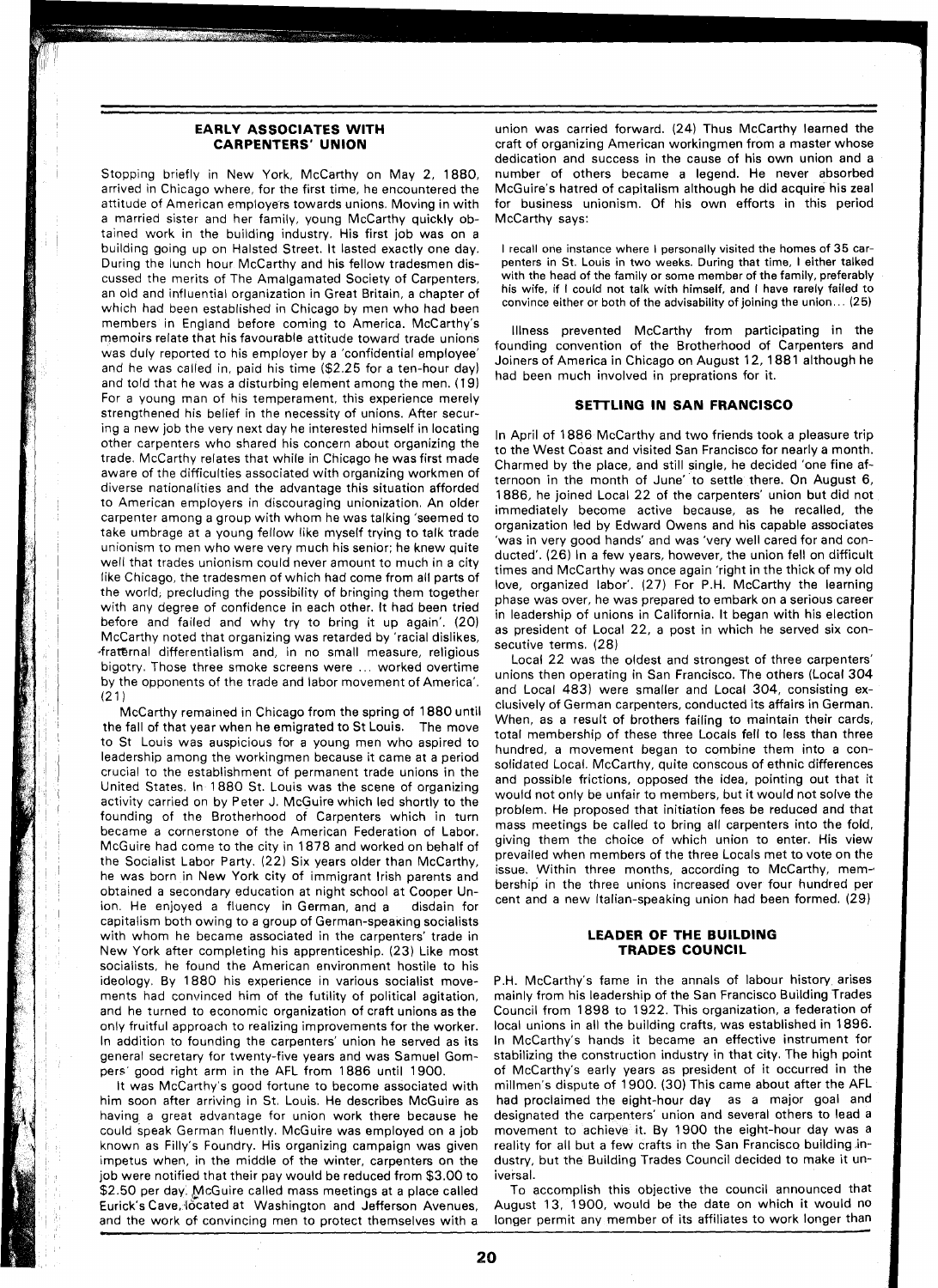

eight hours. Only the planing-mill operators put up any resistance, but as it turned out they were determined to fight the issue as a battle to restore the open shop in San Francisco and break up the Building Trades Council. The mill operators countered by announcing a lockout of unionized millmen to begin also on August 13, and they proceeded with an effort to enlist the support of building contractors. The planing-mill operators, however, had met their match and McCarthy, who had anticipated the conflict, launched Progressive Planing Mill no. to supply millwork to the contractors as long as needed. It was a \$100,000 enterprise operated by the council and financed from union funds, \$40,000 of which was voted by the Brotherhood of Carpenters and Joiners at its convention in 1900 over the opposition of old associate P.J. McGuire. (31) Operation of the union's mill prevented interruption of building in the city and was instrumental in persuading the mill owners' association to submit the dispute to arbitration. The arbitration award called for an eight-hour day and amounted to a great victory for McCarthy assuring supremacy for the Building Trades Council.

Once McCarthy's leadership of the Building Trades Council was well established as a consequence of his victory in the millmen's dispute, he devoted himself to the goal of stabilizing the construction industry in San Francisco. A confirmed business unionist, he believed that stability and welfare of building tradesmen could be advanced within the framework of existing capitalist institutions by minimizing the dislocations attributable to: competition between contractors; fluctuations in business activity; and rivalry between craft unions as reflected in jurisdictional disputes. He was committed to holding strikes to a bare minimum and particularly to avoiding those brought on by ill-timed and unreasonable union demands. McCarthy recognized that the opportunity to limit price competition by standardizing labour costs in a labour intensive industry such as this would be attractive to building industry employers. Needless to say, contractors also welcomed the reduction in jurisdictional disputes which continually plagued the industry. Support from most employers in the industry was a significant factor in the success of this venture. McCarthy worked towards

his goal, first by enhancing and holding firmly his power within the Building Trades Council and, secondly, by careful exercise of the economic power of the Council in the construction industry

McCarthy had a great advantage for securing power within the organization in virtue of his triumph over the mill operators. It attracted to him a following among leaders of important local unions affiliated with the Council. In form the government of the Council consisted of a body of delegates from affiliated local unions with representation based on size. McCarthy cultivated a group of supporters from large enough local unions and with sufficient balance to give him a dependable working majority. This was the 'McCarthy Machine' balanced according to the ethnic groups which were significantly represented in the construction labour force, including Irish. German, English, Scotch and Scandinavian. It became his vehicle for dominating the Council. It is probably not accidental that his handling of this group resembled that of lrish politicians who rose to power in large American groups in the democratic party. Just as progressives in that era of American history vehemently disapproved of urban lrish political machines, they were highly critical of McCarthy's ruling oligarchy and its methods.

These critics were not without a basis for their criticism of the McCarthy junta. It never gave its opposition a chance. Members of the group knew 'above all how to maintain themselves in control'. (32) McCarthy himself was a valuable asset for retaining control. He presided at monthly meetings of the Council almost without exception - appearing regularly even while Mayor of San Francisco. His stamina, oratorical ability and skill in handling the assemblage made opposition difficult. Keeping opposition at bay also meant that the Council frequently exercised the power to refuse to seat unacceptable delegates sent up by constituent unions, in one case chastising the roofers' union for attempting to 'trifle with the council' when it sent the same delegate to the Council again six months after he had been refused a seat. (33) The Council occasionally invoked the procedures for trial and expulsion of a delegate who became troublesome, even resorting to depriving the expelled delegate of his quarterly working card in rare instances. (34) In the course of its reign the McCarthy group felt compelled to thwart a movement to restore the use of the referendum in the Council. Adherents of the movement believed the referendum could be a valuable check on what they considered to be McCarthy's arbitrary use of power; however, they did not succeed as evidenced by the fact that the Council made no use of the referendum from 1904 to 1921.(35) McCarthy's men occasionally resorted to more drastic measures around election time. Ballot box stuffing and manipulation of membership lists were used when the situation required it.

Internal control afforded by operation of this well-oiled machine, McCarthy was able to accomplish his objective of stability. Control of labour supply was realized through membership restriction by local unions and use of working cards. Local unions were only too glad to restrict supply. The problem was rather in convincing them to admit new members when real shortages arose as in the case of building the Panama-Pacific Exposition of 1915. Working cards were not new, but their issuance by a building trades council and thorough enforcement by a council was an innovation. Every quarter local unions received a working card for each of its paid-up members and no one was permitted on a job without one. Business agents employed by the Building Trades Council, operating under McCarthy's careful supervision, policed construction sites throughout the city. Effective enforcement under the stern scrutiny of P.H. McCarthy was the key element here, and it was instrumental in establishing San Francisco's reputation as a bastion of the closed shop.

Another of McCarthy's innovations was to centralize control over collective bargaining in the hands of the Building Trades Council. Ordinarily the local union negotiates, but in San Francisco this vital function was transferred to the Council which, in effect, made it the responsibility of P.H. McCarthy. Demands continued to originate in local unions, but if approved by the Council were presented by the Council to the employers'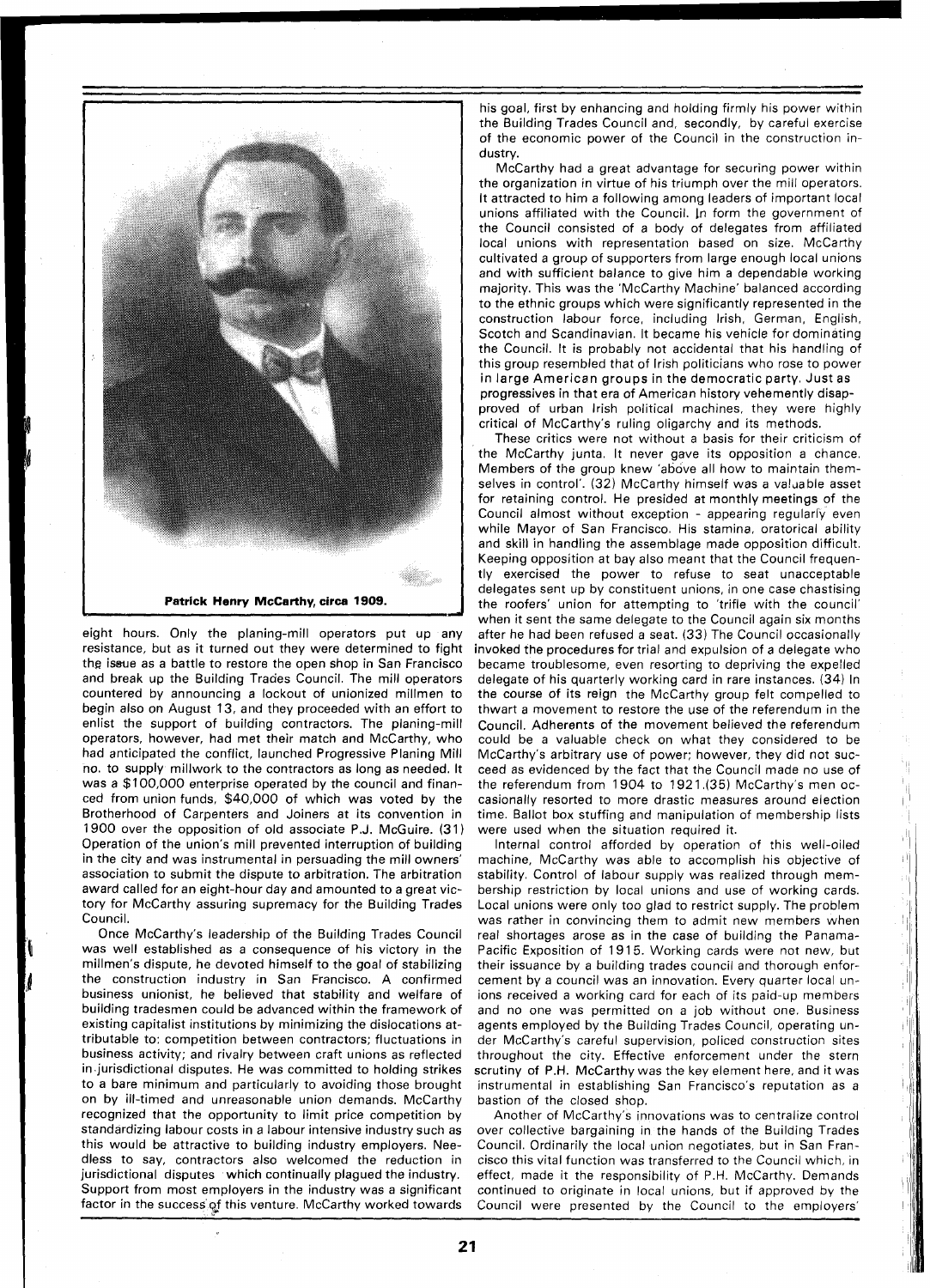association for the craft involved. (36) This system contributed to stability by faciliating the application of an over-all wage policy which generally restrained demands made by excessively militant locals and delivered great force to those of weak affiliates. Two other stabilizing elements for which McCarthy was responsible were the Council's rule prohibiting jurisdictional strikes and use of the union label on building materials. Whenever a dispute between crafts arose over work jurisdiction, the Council required that it be presented to its executive board for quick resolution. (37)

Affiliated unions abided by this rule as well as its rule on negotiations because they knew that McCarthy could exact harsh penalties for their refusal. Employers welcomed this rule as did mill-owners the Council's rule that all mill work used either be stamped with the union label identifying it as fabricated in San Francisco or, if brought in from outside, that it be certified as having been produced under union scale of wages and hours at least equal to those in San Francisco.

#### **EXCURSION INTO POLITICS**

While distinctly secondary to his labour leadership, McCarthy's venture into politics warrants at least a brief sketch. In San Francisco it was common for labour leaders to aspire to politics and McCarthy maintained political connections from his early days in the city, but did not become seriously involved until his unsuccessful first campaign for mayor in 1907. He ran on the ticket of the Union Labor Party, a creation of trade unionists in the city in 1901, which McCarthy had originally opposed based on the rule of business unionists that engaging in partisan politics was counterproductive. By 1907 this party had three times elected to the office of mayor its own candidate, Eugen Schmitz. However, in his third term he became embroiled in draft scandals and was later convicted of extortion. Schmitz's demise created the opportunity for McCarthy and, though losing in 1907, he was elected in 1909. His campaign for a » second term in 1911 met with defeat and marked the end of the Union Labor Party was a formidable political force. (38) McCarthy's single term as mayor was uneventful, but punctuated by his successful effort to persuade the United States Congress to make San Francisco the site of the Panama-Pacific Exposition in 1915 to celebrate the opening of the Panama Canal. Needless to say, the Exposition was a boon to the \* city's construction industry and was, as McCarthy declared, built entirely by unionized craftsmen. (39)

The final episode in McCarthy's odyssey in the cause of organized labour occurred in January of 1922. At that time his retirement from leadership in the Building Trades Council was forced by the successful 'American Plan' or nation-wide open shop campaign which enveloped even the San Francisco business community. The elaborate structure of union power he had erected was replaced by open shop conditions in construction throughout the reactionary decade of the twenties. Thereafter, McCarthy became a building contractor and later a stockbroker. He died in San Francisco on July 1, 1933. Thus ended the odyssey of a Limerick carpenter who left his mark on the building industry and West Coast labour.

#### **INFERENCES**

Understanding Irish influence on American trade unions may be furthered by interpreting the career of P.J. McCarthy with the aid of generalizations drawn from studies of the Irish in American politics. (40) This seems valid because of the similarity in roles between politicians and labour leaders. Both are 'politicians' in the sense that they typically seek power in an urban environment, represent a constituency, must command a following and periodically stand for election. It is reasonable to suppose that the Irish brought to trade unions the same tendencies evident in their involvement in politics. Command of English language and institutions (especially government ones) gave the Irish» an advantage over other immigrant groups in politics, enabligg them to assume the role of broker or mediator

between diverse nationality groups. (41) McCarthy's career exhibits these features. Even as a newly-arrived immigrant his language was a distinct asset and permitted him to put his considerable powers of persuasion to work almost at once. This underlines the ease with which he cultivated the arts of organizer. benefiting much from the example of P.J. McGuire.Almost immediately he grasped the implications of ethnic diversity in the labour force and adapted to them as had his fellow Irish in the arena of politics. It enabled him to bring cohesion to competing ethnic groups and rival occupational crafts in the construction work force. As we have seen, his leadership group within the internal politics of the Building Trades Council was the counterpart of the balanced ticket in city politics.

Once in power, Irish politicians tended to be conservative and to avoid programmes for basic social changes. (42) They lacked social vision. The great emphasis they placed on stability was also characteristic of McCarthy. While this is in the realm of speculation, it is said to be a reflection of the Irish village which 'was a place of stable predictable social relations in which almost everyone had a role to play, under the surveillance of a stern oligarchy of elders, and in which, on the whole, a person's position was likely to improve with time'. (43) Properly understood, this is not bad as a description of the operation of the Building Trades Council. Of Irish politicians in the United States it is said that 'they never thought of politics as an instrument of social change.' (44) It may be observed that McCarthy in no way advocated a basic change in the economic or social system as a whole or in the construction industry in particular. He sought to advance the interests of building tradesmen within the framework of the existing wage and property system.

This type of leadership was also characteristic of McCarthy's most influential contemporaries among Irish union officials in San Francisco. These included Michael Casey and John P. McLaughlin, leaders of the Teamsters' Union, and Andrew P. Gallagher and John O'Connell, officials of the San Francisco Labor Council, a federation encompassing all local unions in the city. Typical of these men was Casey, an immigrant from Donegal. Despite the misleading nickname of "Bloody Mike', he was a moderate, a foe of class war ideology and unnecessary or ill-advised strikes. Frequently a mediator of disputes involving other unions, he was respected by union and business leaders alike after leading the infant Teamsters' Union through a severe test of survival at the hands of the Employers' Association in 1901. (45) Acceptance of such men by the business community was far more easily achieved because of their moderation and pragmatism. Like the social conservatism of the Irish politician, it was an important ingredient of their success. Although this group of men, as we have said, the most influential among trish labour leaders in the city, had much in common, it should not be assumed that they made up a close-knit harmonious group. Far from it. They were often at odds and not infrequently they and their respective organizations were engaged in bitter feuds with each other. Perhaps this is also an aspect of their 'Irishness'. In any case, Peter C. Yorke, priest with a special ministry to labour and the Irish community, spent much of his time engaged in efforts to reconcile their differences. (46)

It is clear that McCarthy's career and apparently those of his Irish labour contemporaries in San Francisco had much in common with those of Irish politicians in America of this period. Out knowledge of Irish politicians provides a useful framework for understanding their motives and methods. But one cannot ask too much of a case study of this kind. Whether or not the traits noted here are representative or typical of Irish labour leaders around the country can only be determined through additional research.

#### **NOTES**

- (1). Jack Barbash, 'Ethnic Factors in the Development of the Labor Movement', in George W. Brooks et el, Interpreting the Labor Movement, Madison, Wisconsin, Industrial Relations Research Association, 1952, p. 73.
- (2). See: David Doyle, The Irish and American Labor 1880-1929'